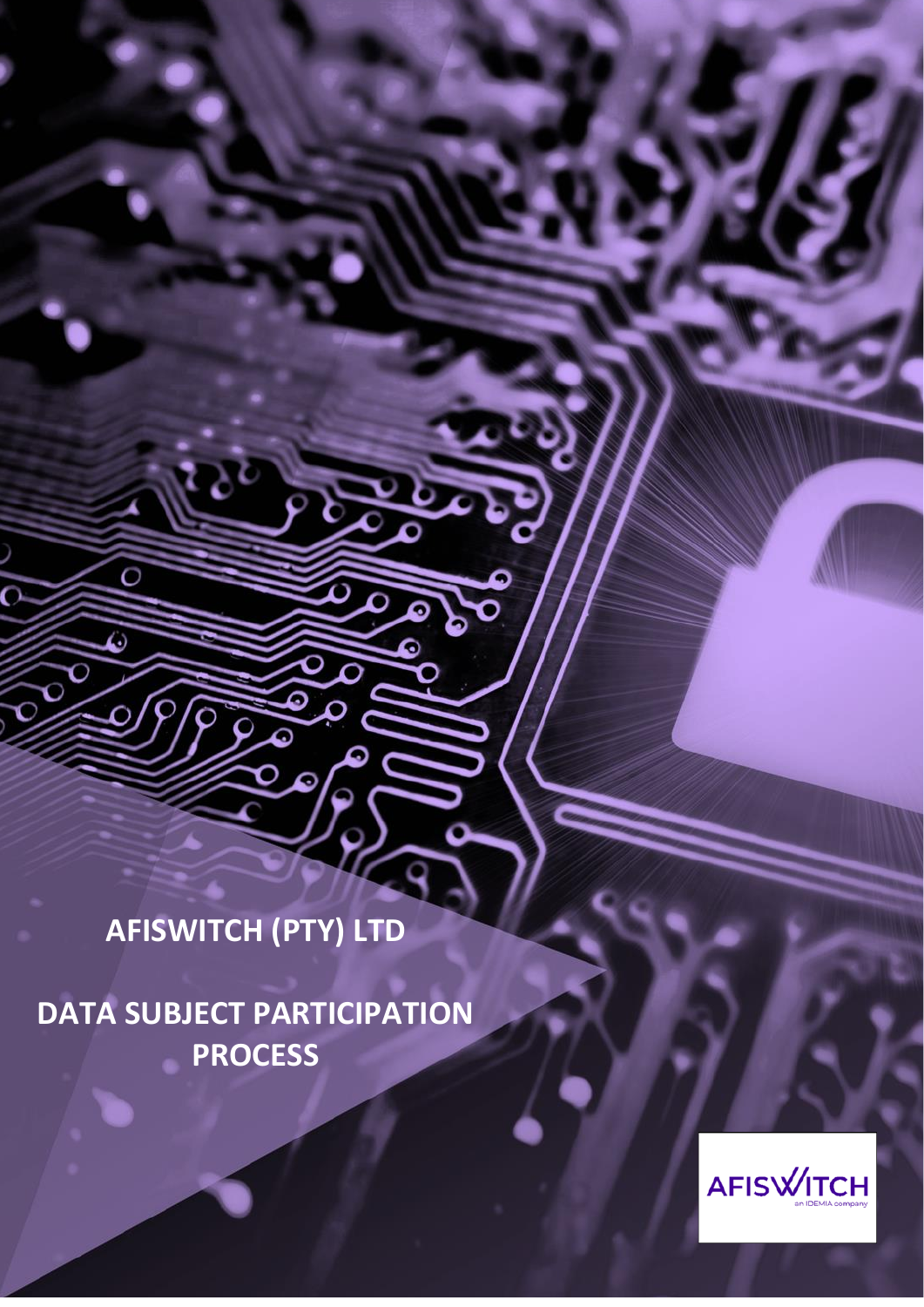# Afiswitch Data Subject Participation Process

## **Background**

The Protection of Personal Information Act, No. 4 of 2013 ("POPIA") confers certain rights on a Data Subject in terms of Data Subject Participation. These rights include: -

- Section 23: A Data Subject has the right, having met verification requirements, to require a Responsible Party to confirm if the Responsible Party hold personal information on the Data Subject and if does then to be able to provide the Personal Information to the Data Subject.
- Section 24: A Data Subject has the right to request a responsible party to correct or delete personal information about the data subject in its possession or under its control that is inaccurate, irrelevant, excessive, out of date, incomplete, misleading or obtained unlawfully; or to destroy or delete a record of personal information about the data subject that the responsible party is no longer authorized to retain.

Afiswitch may receive a request requiring the above rights, either from a data subject directly to Afiswitch or a data subject referred to Afiswitch by a Responsible Party [for whom Afiswitch is an Operator/Processor].

Irrespective of the channel in which the request is made, Afiswitch will give effect to every data subject's rights in this regard.

### **1. Right to access your personal information:**

- 1.1 A Data Subject may request, free of any charge, for Afiswitch to confirm if Afiswitch has personal information on the Data Subject.
	- a) To lodge a request to determine if a Data Subject's personal information is available at Afiswitch, the Data Subject should email a completed **Form C Request for Access to Record of Private Body form** [available on the Afiswitch Website] to [informationofficer@afiswitch.com](mailto:informationofficer@afiswitch.com) alternatively the Data Subject may email Afiswitch at [informationofficer@afiswitch.com,](mailto:informationofficer@afiswitch.com) so that the Information Officer can send the Data Subject a **Form C Request for Access to Record of Private Body form** to complete.
- b) The Data Subject will be required to provide proof of identity as may be determined by Afiswitch and to follow Afiswitch procedures related to the request.
- c) The Afiswitch Information Officer will direct the request, once received, to the relevant Afiswitch department to determine if there is any personal information on the Data Subject.
- 1.2 The Afiswitch Information Officer will require the relevant Afiswitch Department to communicate with the Data Subject on the following
	- a) If a fee is payable, arrange with Data Subject as to the payment process.
	- b) The most secure method to provide the information to the Data Subject.
- 1.3 The process to execute the request may take up to 20 business days to complete.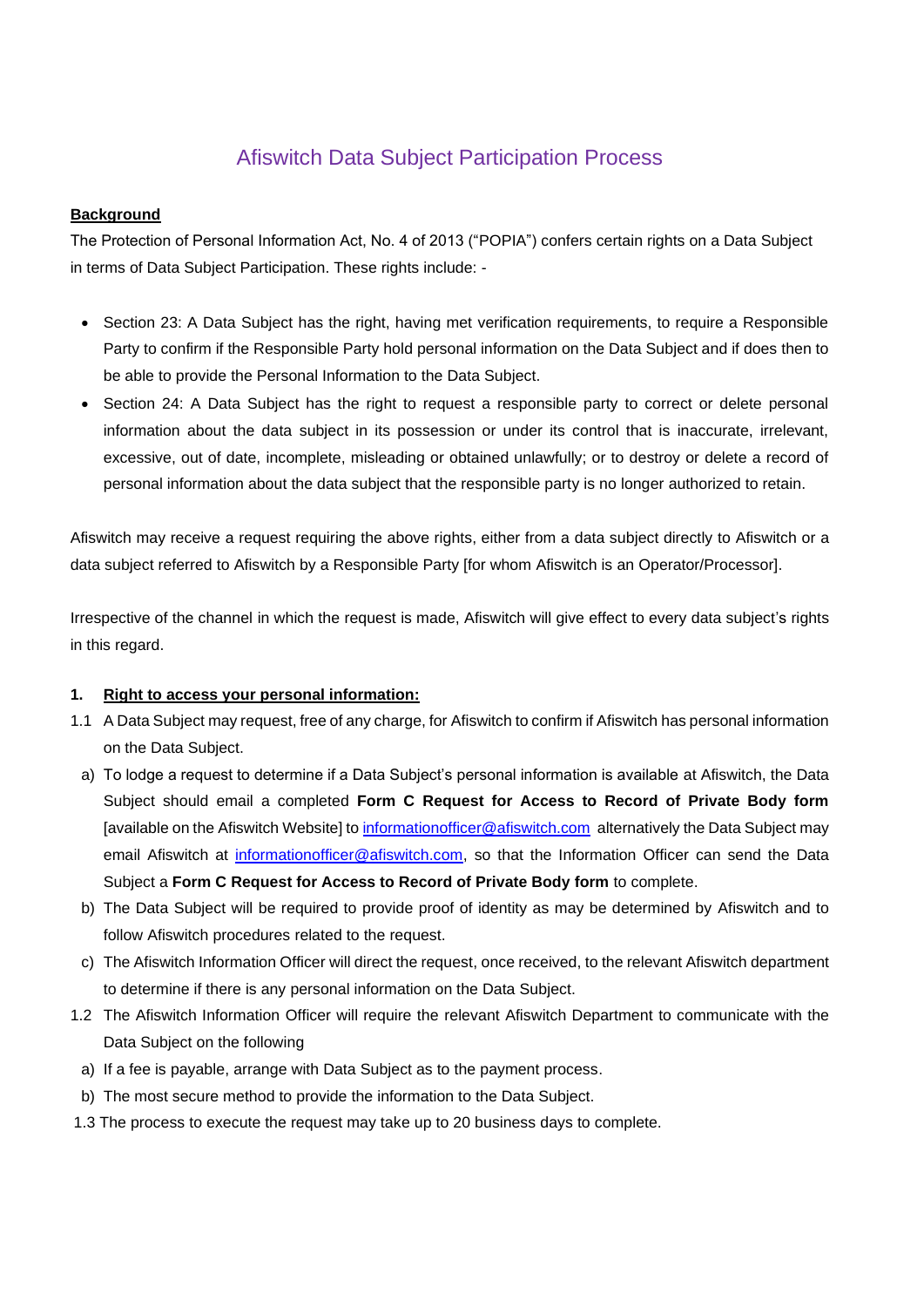# **2. Right to challenge and correct the accuracy of your personal information:**

- 2.1 A Data Subject may request, free of any charge, for Afiswitch to correct the accuracy of their Personal Information as held by Afiswitch or to delete this information if Afiswitch is no longer authorized to retain such information.
- 2.2 To lodge a challenge to the accuracy of the Data Subject's personal information, the Data Subject should e-mail a completed Personal Data Corrections form [available on the Afiswitch Website] to [datacorrections@afiswitch.com](mailto:datacorrections@afiswitch.com) alternatively the Data Subject may e-mail Afiswitch at [datacorrections@afiswitch.com](mailto:datacorrections@afiswitch.com) so that Afiswitch Data Corrections Department can send the Data Subject a Personal Data Corrections form to complete. When the Personal Data Corrections form is received by the Afiswitch Data Corrections Department, the Department shall:
	- 2.2.1 Log the Personal Data Correction request
	- 2.2.2 Investigate the request with the source of the Personal Information
	- 2.2.3 Resolve the request in accordance with the response from the data source
- 2.3 In the instance of a request for Deletion, such a request received by the Afiswitch Data Corrections Department will refer the request to the Afiswitch Information Officer for consideration, and will respond to the Data Subject on the outcome of the consideration.
- 2.4 The request, once received, will be executed within 20 business days from the date received.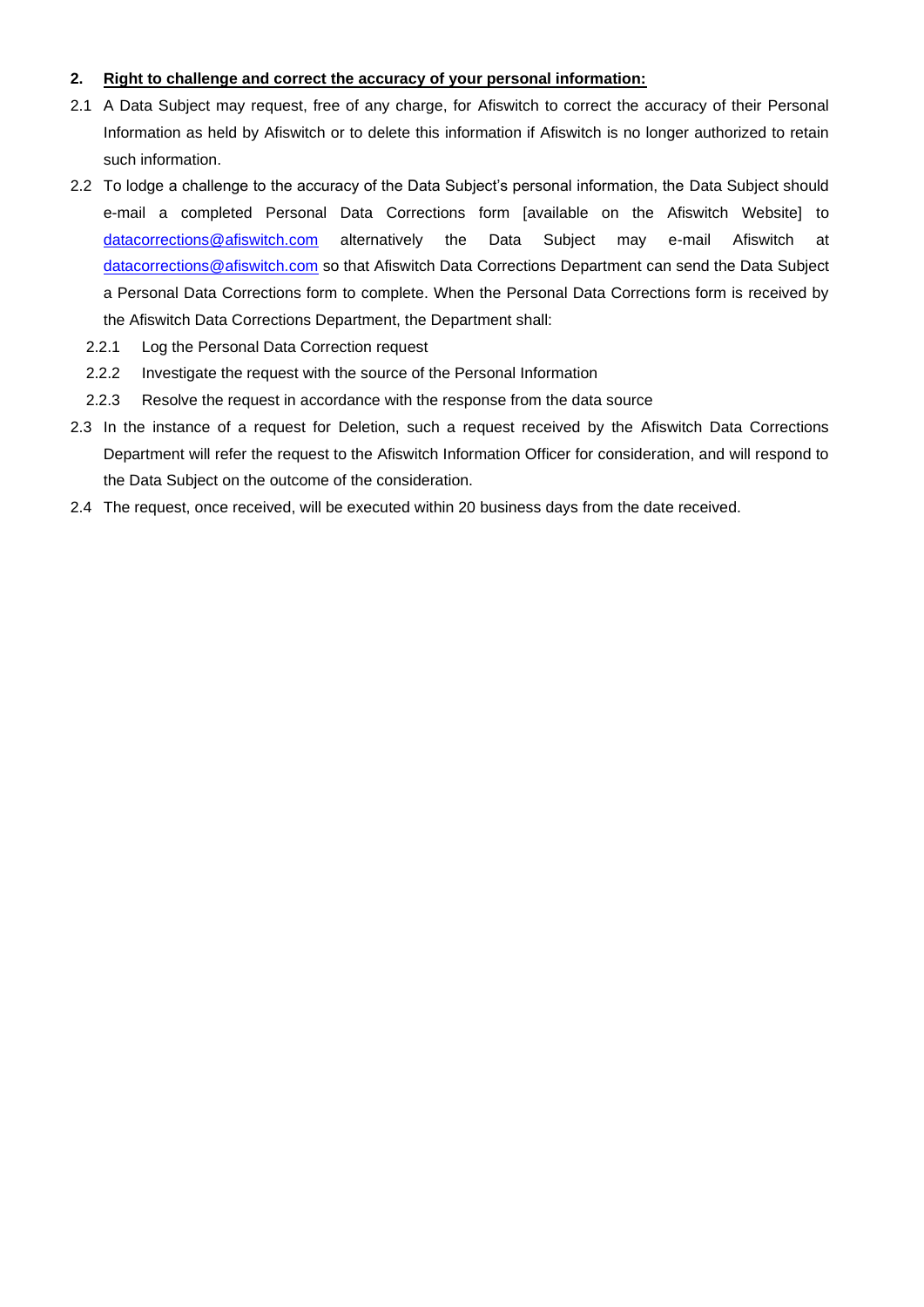

**REPUBLIC OF SOUTH AFRICA**

#### **FORM C REQUEST FOR ACCESS TO RECORD OF PRIVATE BODY (Section 53(1) of the Promotion of Access to Information Act, 2000 (Act No. 2 of 2000))[Regulation 10]**

# **A. Particulars of private body**

The Head:

Afiswitch (Pty) Ltd Jean Park Chambers 252 Jean Ave **Centurion** 0157

Email: informationofficer@afiswitch.com

### **B. Particulars of person requesting access to the record**

(a) The particulars of the person who requests access to the record must be given below. (b) The address and/or fax number in the Republic to which the information is to be sent must be given. (c) Proof of the capacity in which the request is made, if applicable, must be attached.

| Full names and surname:                                                   |  |  |  |  |  |  |  |
|---------------------------------------------------------------------------|--|--|--|--|--|--|--|
| Identity number:                                                          |  |  |  |  |  |  |  |
| Postal address:                                                           |  |  |  |  |  |  |  |
|                                                                           |  |  |  |  |  |  |  |
| E-mail address:                                                           |  |  |  |  |  |  |  |
| Capacity in which request is made, when made on behalf of another person: |  |  |  |  |  |  |  |

#### **C. Particulars of person on whose behalf request is made**

This section must be completed ONLY if a request for information is made on behalf of another person.

| ∙UH<br>мне |  |  |  |  |  |  |  |
|------------|--|--|--|--|--|--|--|
|            |  |  |  |  |  |  |  |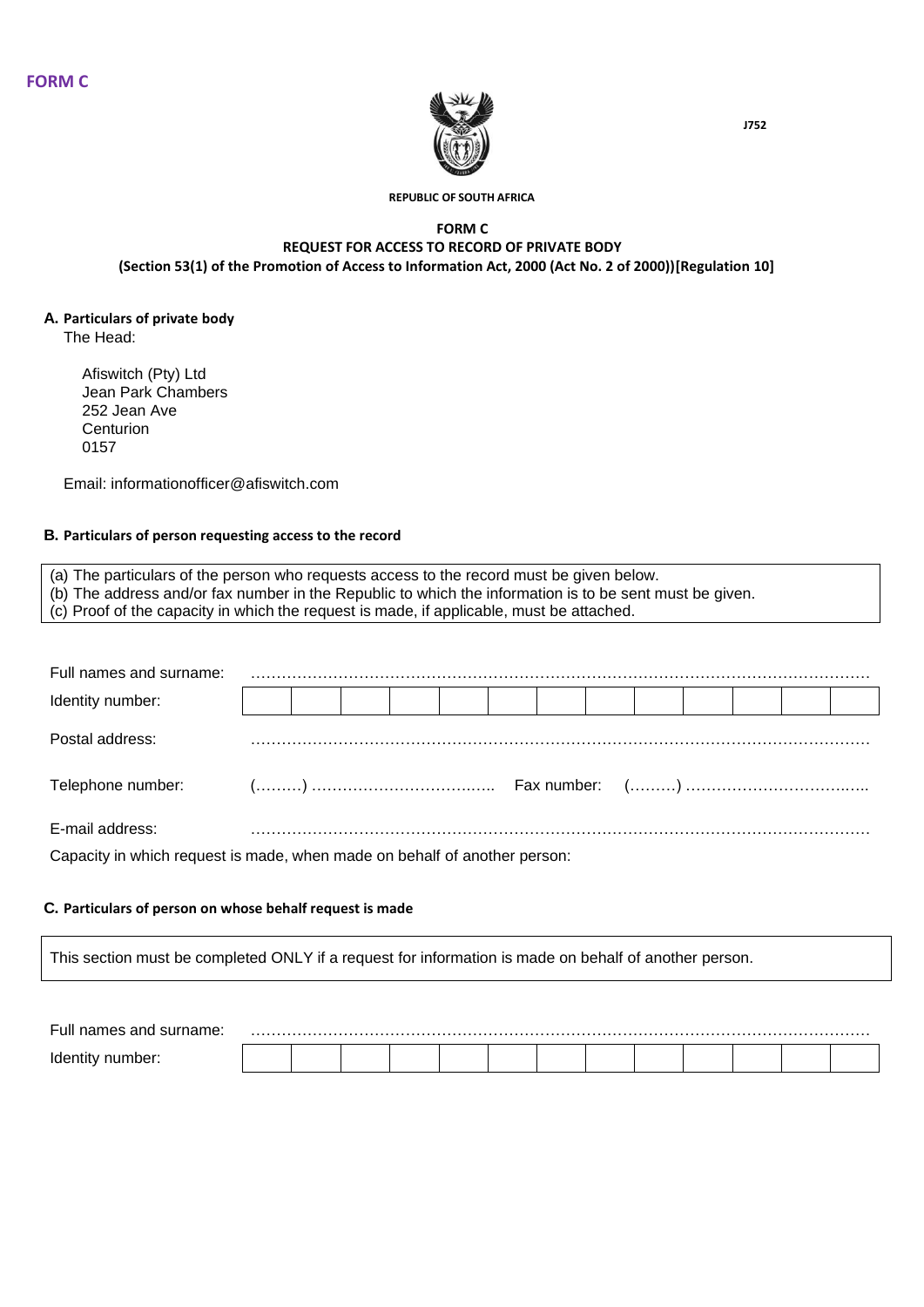#### **D. Particulars of record**

| Provide full particulars of the record to which access is requested, including the reference number if that is known to<br>(a)<br>you, to enable the record to be located. |
|----------------------------------------------------------------------------------------------------------------------------------------------------------------------------|
| If the provided space is inadequate, please continue on a separate folio and attach it to this form. The requester<br>(b)<br>must sign all the additional folios.          |
| 1. Description of record or relevant part of the record:                                                                                                                   |
|                                                                                                                                                                            |
|                                                                                                                                                                            |
|                                                                                                                                                                            |
|                                                                                                                                                                            |
|                                                                                                                                                                            |
|                                                                                                                                                                            |
| 2. Reference number, if available:                                                                                                                                         |
|                                                                                                                                                                            |
|                                                                                                                                                                            |
|                                                                                                                                                                            |
|                                                                                                                                                                            |
| 3. Any further particulars of record:                                                                                                                                      |
|                                                                                                                                                                            |
|                                                                                                                                                                            |
|                                                                                                                                                                            |
|                                                                                                                                                                            |
|                                                                                                                                                                            |
|                                                                                                                                                                            |
| E. Fees                                                                                                                                                                    |

| (a) | A request for access to a record, other than a record containing personal information about yourself, will be             |
|-----|---------------------------------------------------------------------------------------------------------------------------|
|     | processed only after a request fee has been paid.                                                                         |
| (b) | You will be notified of the amount required to be paid as the request fee.                                                |
| (c) | The fee payable for access to a record depends on the form in which access is required and the reasonable timerequired to |
|     | search for and prepare a record.                                                                                          |
| (d) | If you qualify for exemption of the nayment of any fee, please state the reason for exemption                             |
|     |                                                                                                                           |

Reason for exemption from payment of fees:

…………………………………………………………………………………………………………………………………………….. …………………………………………………………………………………………………………………………………………….. …………………………………………………………………………………………………………………………………………….. …………………………………………………………………………………………………………………………………………….. ……………………………………………………………………………………………………………………………………………..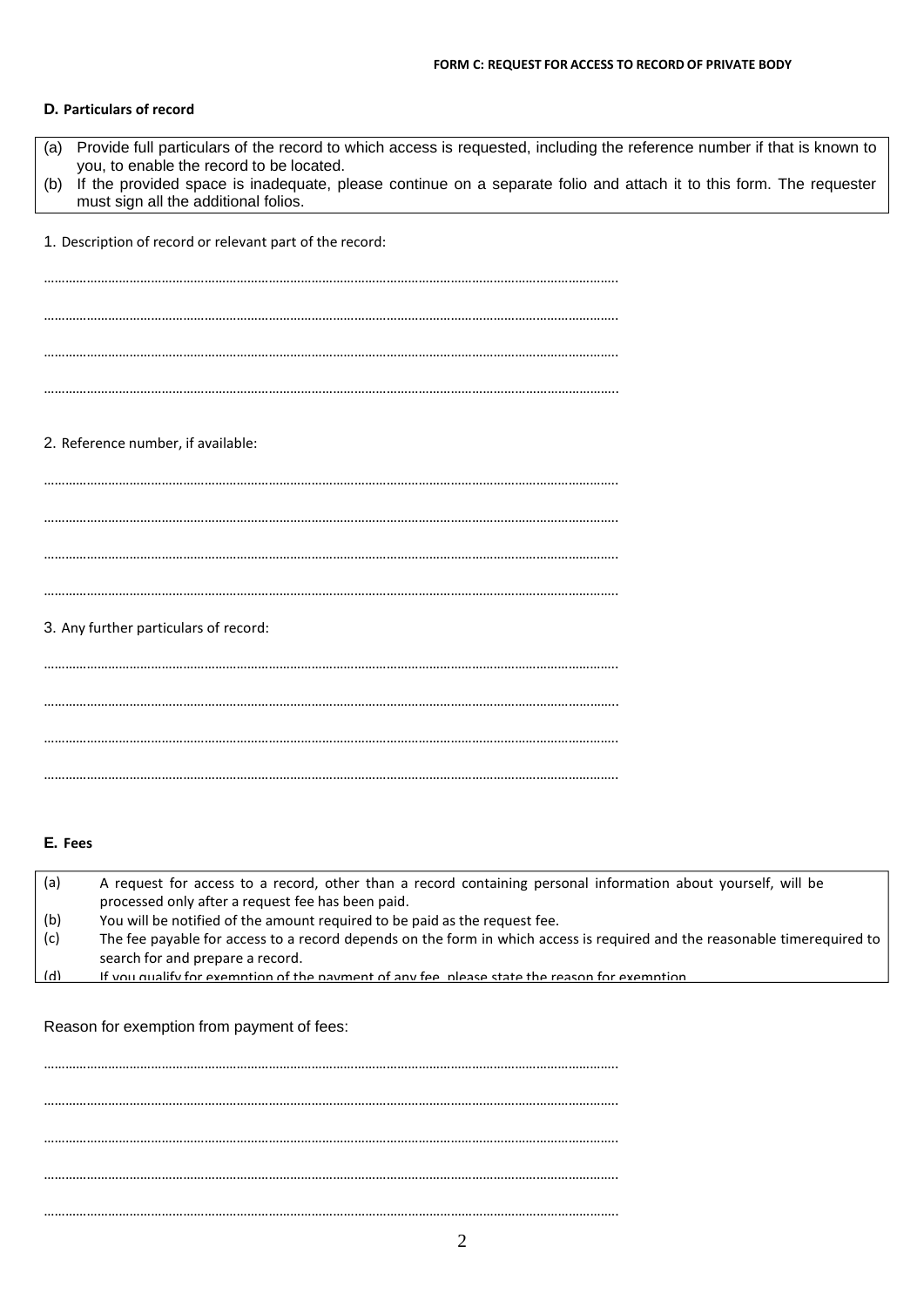#### **F. Form of access to record**

If you are prevented by a disability to read, view or listen to the record in the form of access provided for in 1 to 4 below, state your disability and indicate in which form the record is required.

Disability: Form in which record is required:

Mark the appropriate box with an **X**.

NOTES:

- (a) Compliance with your request for access in the specified form may depend on the form in which the record is available.
- (b) Access in the form requested may be refused in certain circumstances. In such a case you will be informed if access will be granted in another form.
- (c) The fee payable for access to the record, if any, will be determined partly by the form in which access is requested.

| 1. If the record is in written or printed form:                                          |  |                                                                                                   |  |                                                                |  |  |
|------------------------------------------------------------------------------------------|--|---------------------------------------------------------------------------------------------------|--|----------------------------------------------------------------|--|--|
| copy of record*                                                                          |  | inspection of record                                                                              |  |                                                                |  |  |
|                                                                                          |  |                                                                                                   |  |                                                                |  |  |
| 2. If record consists of visual images -                                                 |  |                                                                                                   |  |                                                                |  |  |
|                                                                                          |  | (this includes photographs, slides, video recordings, computer-generated images, sketches, etc.): |  |                                                                |  |  |
| view the images                                                                          |  | copy of the images*                                                                               |  | transcription of the<br>images*                                |  |  |
| 3. If record consists of recorded words or information which can be reproduced in sound: |  |                                                                                                   |  |                                                                |  |  |
| listen to the soundtrack<br>(audio cassette)                                             |  | transcription of soundtrack*<br>(written or printed document)                                     |  |                                                                |  |  |
|                                                                                          |  | 4. If record is held on computer or in an electronic or machine-readable form:                    |  |                                                                |  |  |
| printed copy of record*                                                                  |  | printed copy of information<br>derived from the record*                                           |  | copy in computer<br>readable form*<br>(stiffy or compact disc) |  |  |

| *If you requested a copy or transcription of a record (above), do you wish the copy or | <b>YES</b> | <b>NO</b> |
|----------------------------------------------------------------------------------------|------------|-----------|
| transcription to be posted to you?                                                     |            |           |
| Postage is payable.                                                                    |            |           |

#### **G. Particulars of right to be exercised or protected**

If the provided space is inadequate, please continue on a separate folio and attach it to this form. **The requester mustsign all the additional folios.**

1. Indicate which right is to be exercised or protected:

…………………………………………………………………………………………………………………………………………….. ……………………………………………………………………………………………………………………………………………..

……………………………………………………………………………………………………………………………………………..

2. Explain why the record requested is required for the exercise or protection of the aforementioned right:

…………………………………………………………………………………………………………………………………………….. ……………………………………………………………………………………………………………………………………………..

……………………………………………………………………………………………………………………………………………..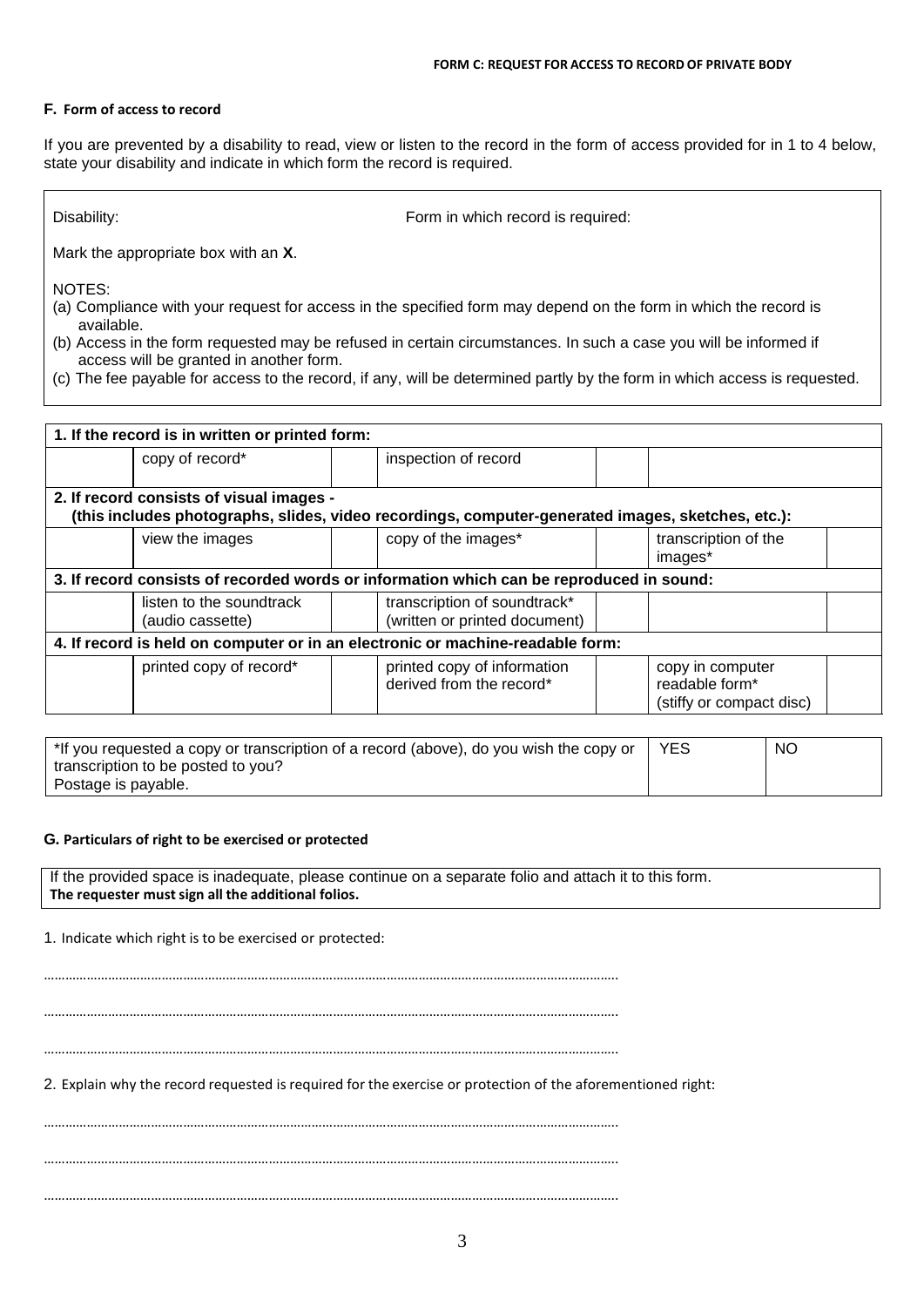### **H. Notice of decision regarding request for access**

How would you prefer to be informed of the decision regarding your request for access to the record? …………………………………………………………………………………………………………………………………………….. Signed at …………………………………………this day………of …………………………year ………. ……………………………………………………………… You will be notified in writing whether your request has been approved / denied. If you wish to be informed in another manner, please specify the manner and provide the necessary particulars to enable compliance with your request.

SIGNATURE OF REQUESTER / PERSON ON WHOSE BEHALF REQUEST IS MADE

Form C once completed must be emailed to informationofficer@afiswitch.com